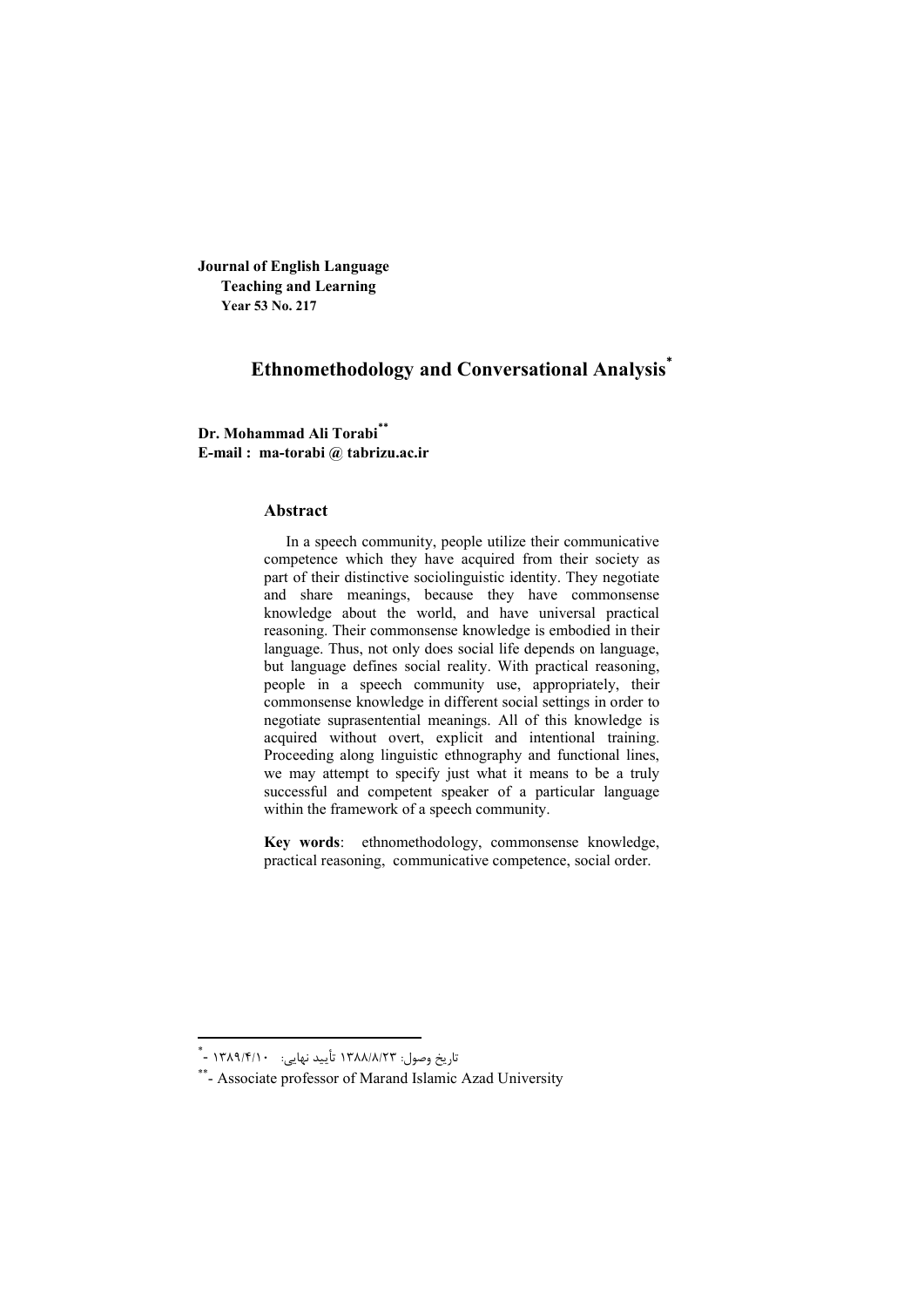# **Introduction**

Language is by far the most sophisticated means by which we are able to communicate our meanings to one another and thereby build what we call social order. The focus on the creative use of language by human beings reaches its extreme with *ethnomethodology*, in which the nature of human language itself becomes the topic for sociolinguistic investigation. Thus the technicalities of how it is used by humans to reveal the contents of each other's minds is the concern of the best known ethnomethodological research device – conversational analysis. Rather than assume that reality is something 'out there', the symbolic-interaction paradigm posits that reality is created by people in everyday language encounters. Actually, the argument is that since conversation represents the principal symbolic means by which members construct order in social situations, how this is accomplished must be understood by any sociology concerned with members' methods. Language and the ability to use it, reflects the distinguishing feature of human life; it demonstrates our possession of consciousness and our ability to interpret, and attach meaning to, the world around us. For example, how exactly do we define reality for ourselves? What is the logic through which we make sense of everyday life? How do we know how to interact, sociolinguistically, in a given situation? Answering these questions constitutes the objective of the present theoretical approach: ethnometholdology and conversational analysis.

### **Ethnomethodology and conversational analysis**

The term ' *ethnomethodology* ' means ' people's methods' and was first used by the Californian-based sociologist Harold Garfinkel (1967) to describe a theoretical branch of sociology that he developed.(1) The term itself consists of two parts; the Greek '*ethno'*  which refers to people and how they understand and interpret their surroundings; *'methodology'* designates a set of methods or principles. Combining them makes '*ethnomethodology'*, *the study of the way people make sense of their everyday like*. By definition, ethnomethodology is the study of the commonsense knowledge that people use to understand the social and or sociolinguistic situations in which they find themselves. Ethnomethodology contrasts with other sociological approaches in focusing on how human social activities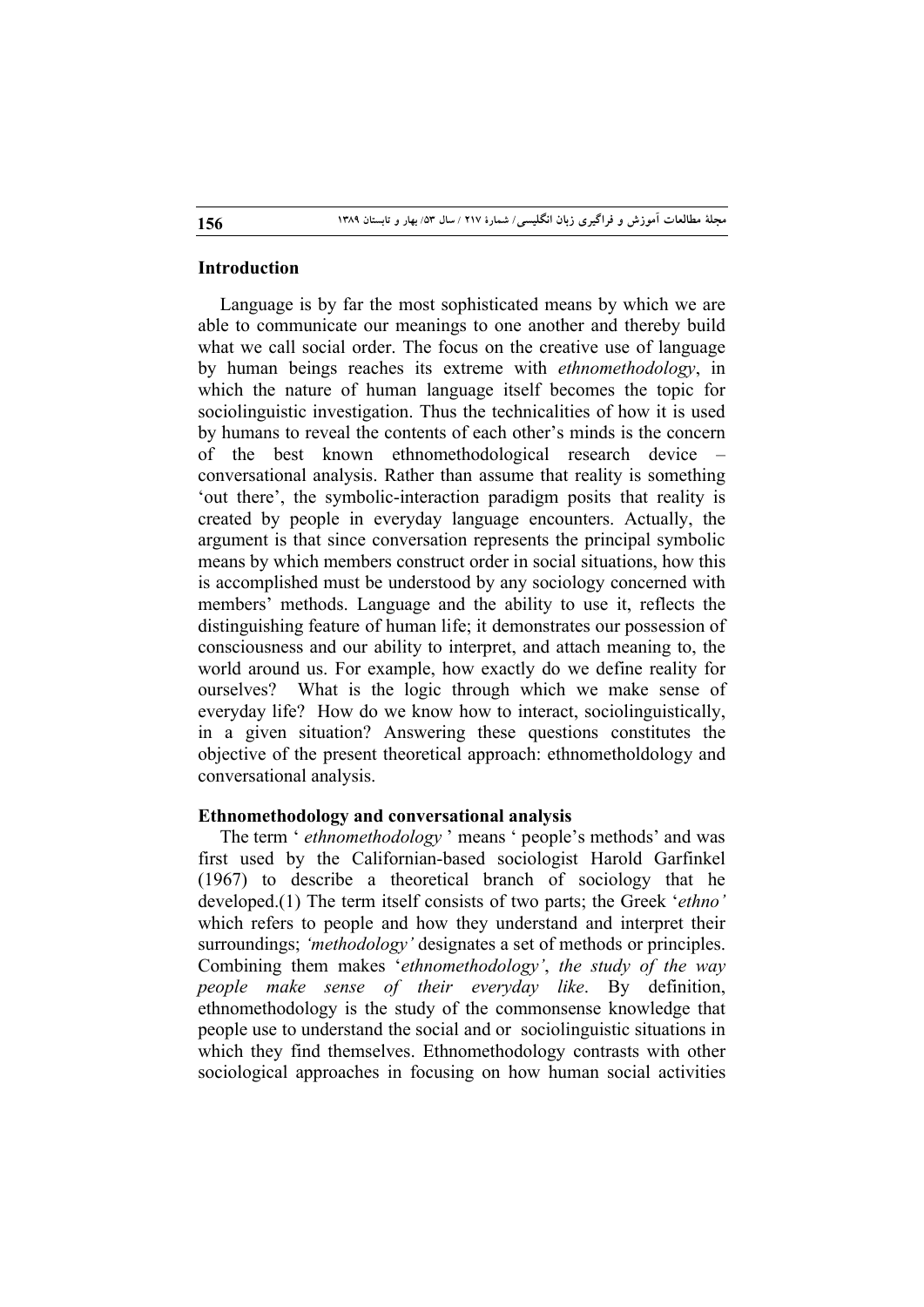are orderly, in the sense of being intelligible to participants. It argues that this order is locally produced, through the use of shared methods by which people make sense of others' actions and construct their own. Ethnomethodologists study these methods as they are used in practice within different settings. Ethnomethodological analysis focuses on the participants' own understandings and interpretations insofar as these are demonstrated in everyday activities, including language, rather than trying to impose analysts' preconceptions on the interpretation of an event. In fact, ethnomethodology is a sociological discipline that places emphasis on methods and procedures employed by the people when they define and interpret everyday life. It is the study of *commonsense knowledge*, its creation and use in natural settings. For example, how people interpret language by using cultural knowledge and clues from the social contexts. In fact, ethnomethodologists examine how ordinary people in everyday settings apply tacit rules to make sense of social life. Thus, the term ethnography may be considered to refer to a culture and understanding another way of life from native point of view. It is a radical and extreme form of field research, based on *phenomenological philosophy* and specialized, high detailed analysis of micro-situations ( e.g. transcript of short conversation or videotapes). The term 'ethnography of speaking' ( and often interchangeably, 'ethnography of communication' was first coined and used by Dell Hymes in 1962 to refer to the ethnographic study of the ways of speaking evident in a speech community. Dell Hymes has proposed an ethnographic framework which takes into account the various factors that are involved in speaking. An ethnography of communicative event is a description of all the factors that are relevant in understanding how that particular communicative event achieves its objectives.(2) According to Dell Hymes (1975:12) the nature and purpose of ethnolinguistics should include :

... the culturally significant arrangement of productive **statements about the relevant relationships among locally defined categories and contexts ( of objects and events ) within a given social matrix. These non-arbitrarily ordered statements should comprise, essentially, a cultural grammar. In such an ethnography, the emphasis is placed on the interpretation, evaluation and selection of alternative statements about a**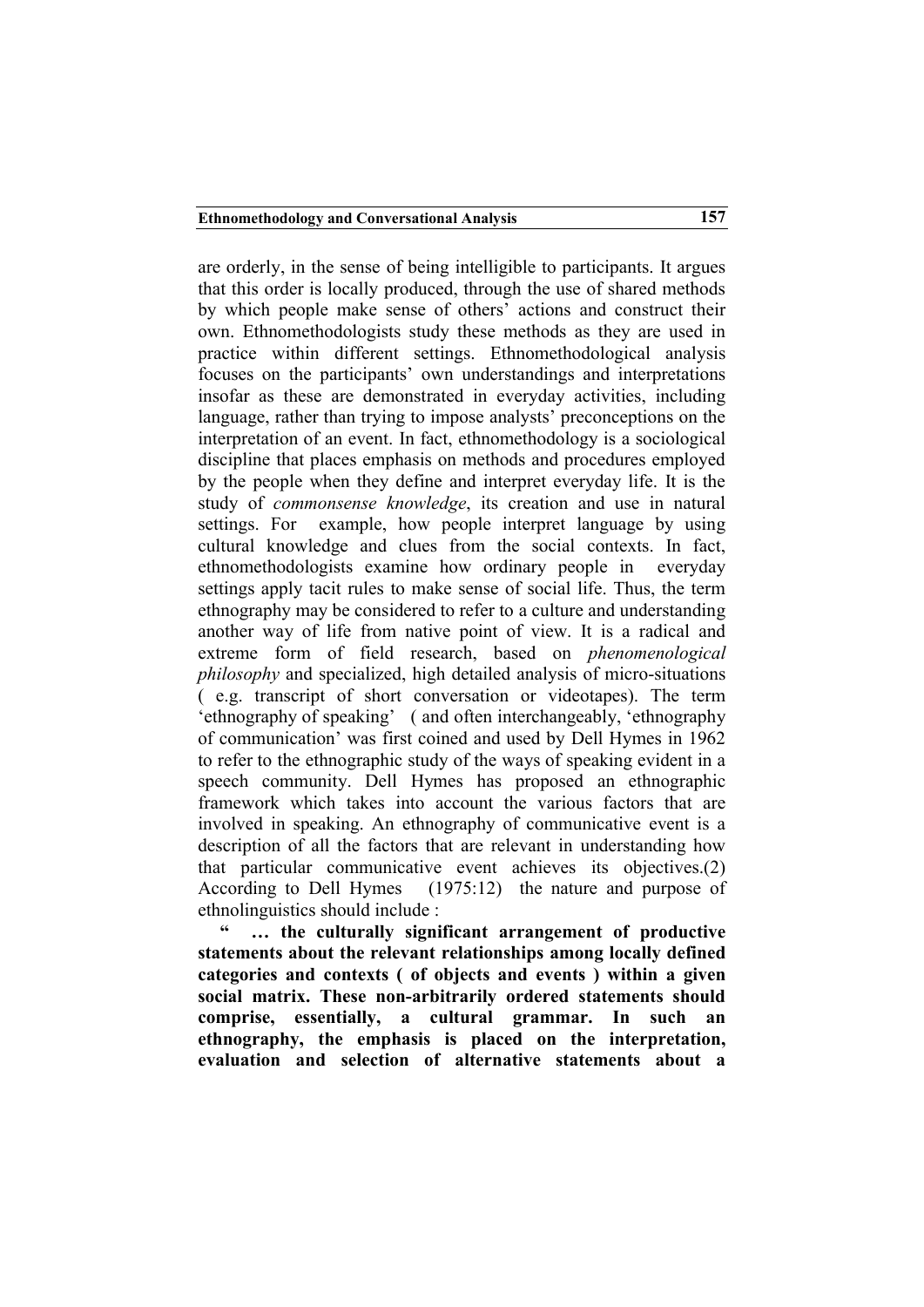**particular set of cultural activities within a given range of social contexts. This in turn leads to the critical examination of intracultural relations and ethno-theoretical models. "**

Language is viewed here as a cultural activity that needs to be studied in context rather than as a more abstract decontextualized system. A particular concern is with speakers' communicative competence that what they need to know to interact appropriately within a particular (speech) community. Dell Hymes' ideas have influenced a large number of sociolinguistic studies carried out from the early 1970s to the present day.

An alternative approach to devising ethnographies is to attempt to describe the different functions of language in communication. Various linguists have proposed different categorizations of the functions of language from this point of view, e.g. Halliday and Robinson (3). What is clear from any scholar's list is that there is more to understanding how language is used than describing the syntactic composition of sentences or specifying their propositional content. Actually. when you learn to use a language, you learn how to use it in order to do certain things that people do with that language. The term *communicative competence* is sometimes used to describe this kind of ability.

Working with an ethnographic or functional approach, then, we may attempt to specify just what it means to be a competent speaker of a particular language. It is one thing to learn e.g. English language, but it is quite another to learn how to ask for an address in English. To do the first, you need a certain linguistic competence; to do the latter, you need communicative competence. Actually, in learning to 'speak', we are also learning to 'talk', in the sense of communicating and negotiating the meanings in the ways deemed appropriate by the linguistic community in which we are doing that learning. These ways also differ from group to group; consequently, as we move from one group to another, or from one language to another, we must learn the new ways if we are to fit into that new group or into that new language.

Linguistic ethnography is also an important component of research in the study of language use that draws on ethnographic methods and procedures. Ethnographically-oriented sociolinguistics may be used to distinguish sociolinguistic approaches that take an ethnographic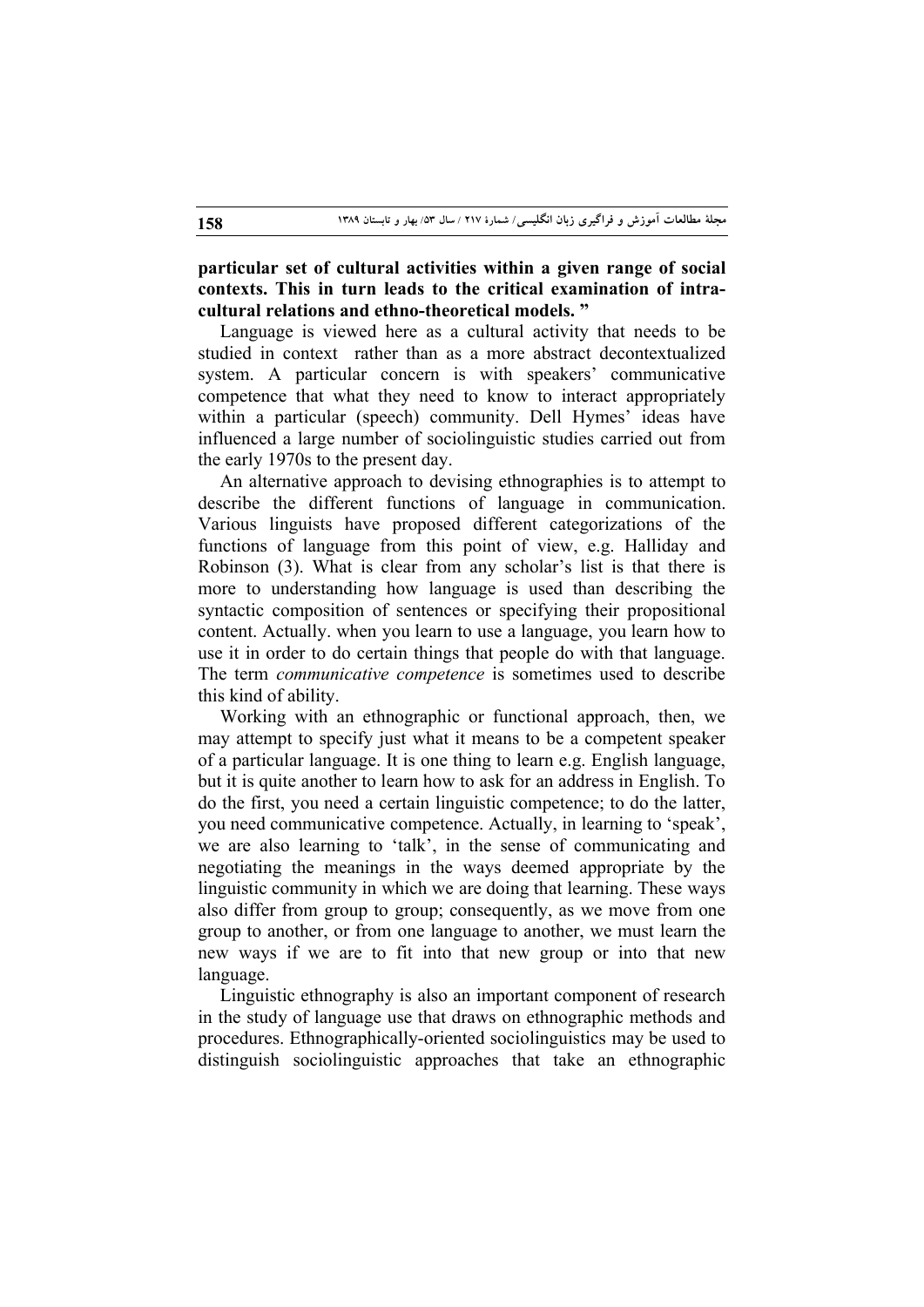perspective. Thus the intersection of ethnography, as well as ethnomethodology, and linguistics ( i.e. ethnolinguistics) overlaps with linguistics, anthropology and with sociolinguistics, including the ethnography of communication. The term also refers to how people encode and or decode language within the framework of a specific social and cultural context; and how they negotiate suprasentential meanings regarding to their existing metalinguistic norms and principles. In effect, our way of knowing about the world is provided for us in the languages which pre-exist us and which we learn. Thus, the aim is to reveal the methods used by the participants ( 'members') in any particular social setting to communicate to each other what they think is going on--what the situation means to them -- and the efforts they each make to have this interpretation corroborated by the others. Ethnomethodology is not interested in 'the' social world, but in specific pieces of interaction between its members. The stress is on how order in a social setting is the (unknowingly) accomplishment of its participants. H.Garfinkel , practically, challenged the then dominated view of society as a broad and abstract '*system'* ( recall the approach of French sociologist Emile Durkheim and Ferdinand De Saussure's structural concept of '*language as a system'.*(4) In fact, Garfinkel was critical of the mainstream sociology for not recognizing the ongoing ways in which people create reality and produce their own world. Thus, ethnomethodologists focus on how people construct their social world; it investigates the background knowledge and assumptions that people hold and how they help to create and recreate social order. Garfinkel wanted to explore how we make sense of countless familiar situations by looking at the practical reasoning we employ in everyday situations. On the surface, we engage in intentional speech or action; but these efforts rests on deeper assumptions about the world that we usually take for granted. Thus, ethnomethodololgists examine existing patterns of conventional behavior in order to uncover people's background expectancies—that is, their shared interpretation of objects and events, as well as their resulting actions. According to ethnomethodologists, interaction is primarily based on the assumptions of *shared expectancies.* For example, when you are talking to someone, what expectations do you have that you will take turns? Based on your background expectancies, would you be surprised if the other person talked for an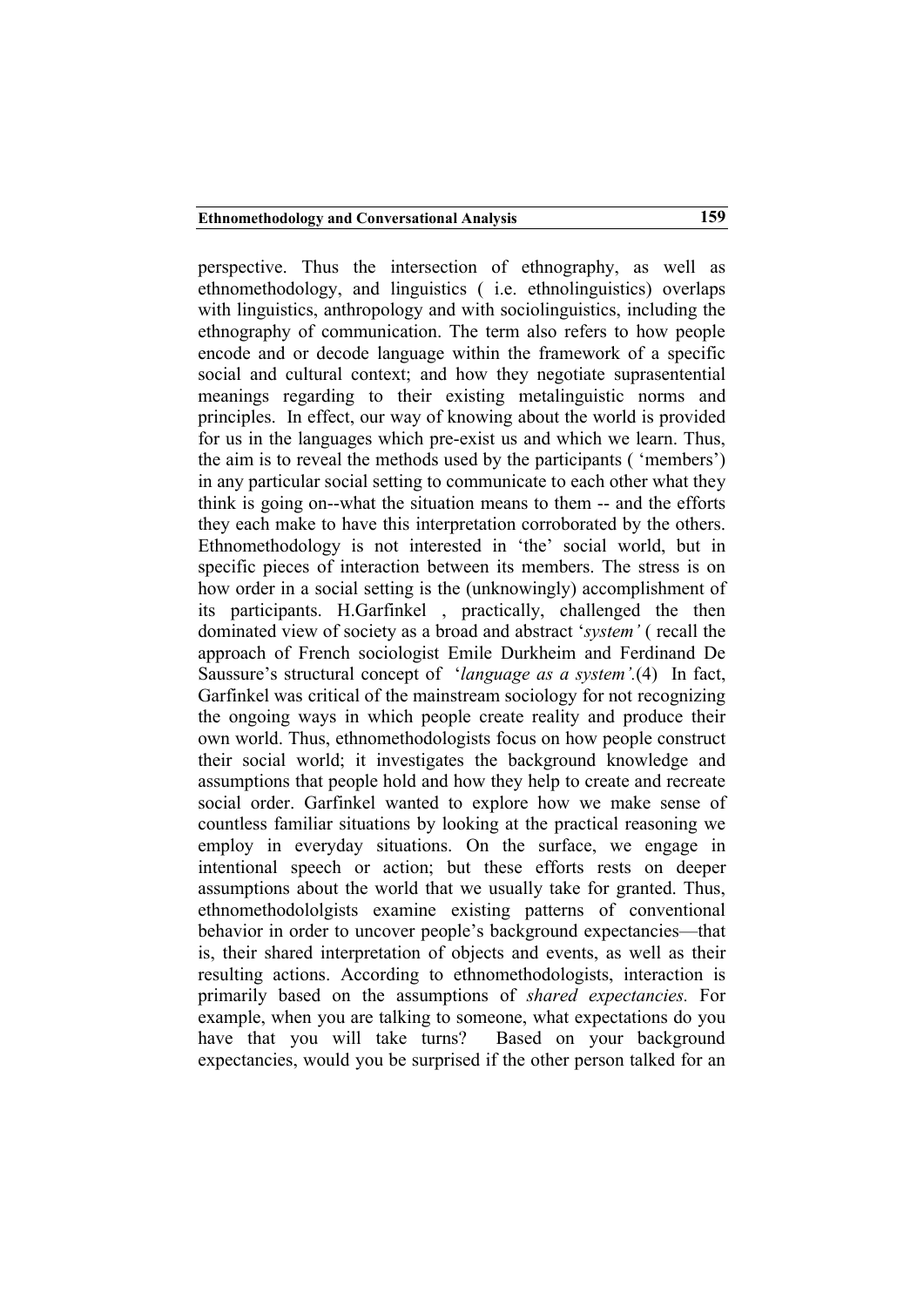hour and never gave you a chance to speak? Or think, for a moment, about what we assume in asking someone the simple question: 'How are you?' Do we mean physically? Mentally? Spiritually? Financially? Are we looking for an answer, or are we 'just being polite'? In fact, in a speech community, conformity to the expectations about greetings and other habitual behavior establishes the basic trust that is necessary for all social interaction.(5)

The ethnolinguistic and ethnomethodological approaches, in general, contribute to our knowledge of social interaction by making us aware of subconscious social realities in our daily lives. However, a number of sociologists regard ethnomethodology as a frivolous approach to studying human linguistic and non-linguistic behaviors because it does not examine the impact of macro-level social institutions – such as the economy and education – on the people's expectancies. For example, in women studies, scholars suggest that ethnomethodologies take ascribed statuses ( such as race, class, gender, and age ) as 'givens' not as '*socially created realities'.* In general, as with other interpretive approaches, there is an emphasis on how people give meanings to and interpret linguistic behavior. Thus, ethnolinguistics, too, is concerned with the methods used by the people to communicate with one another and negotiate meanings in their linguistic behaviors.

Ethnolinguistics, then, delves into the sense making process in any social encounter. Because so much of this process is ingrained, one effective way to expose how we make sense of events, is purposely to break the rules. Deliberately, ignoring conventional rules and observing how people respond, causes to tease out how people build reality. Taking this step further, some sociolinguists argue that the guiding feature of everyday interaction is language. To understand society and the everyday life through which it is made, we need to look at language and the rules through which we speak. Conversational analysts are interested in how people in a speech community construct their talk. They see this talk and conversation as a topic to investigate in its own right. They are not interested in what people actually say in terms of its contents ( which they call resource). Rather, they are interested in its forms and rules, which they see as the underlying feature of social interaction. The main reason human social life works is that all of us assume it has an order to it. In fact, social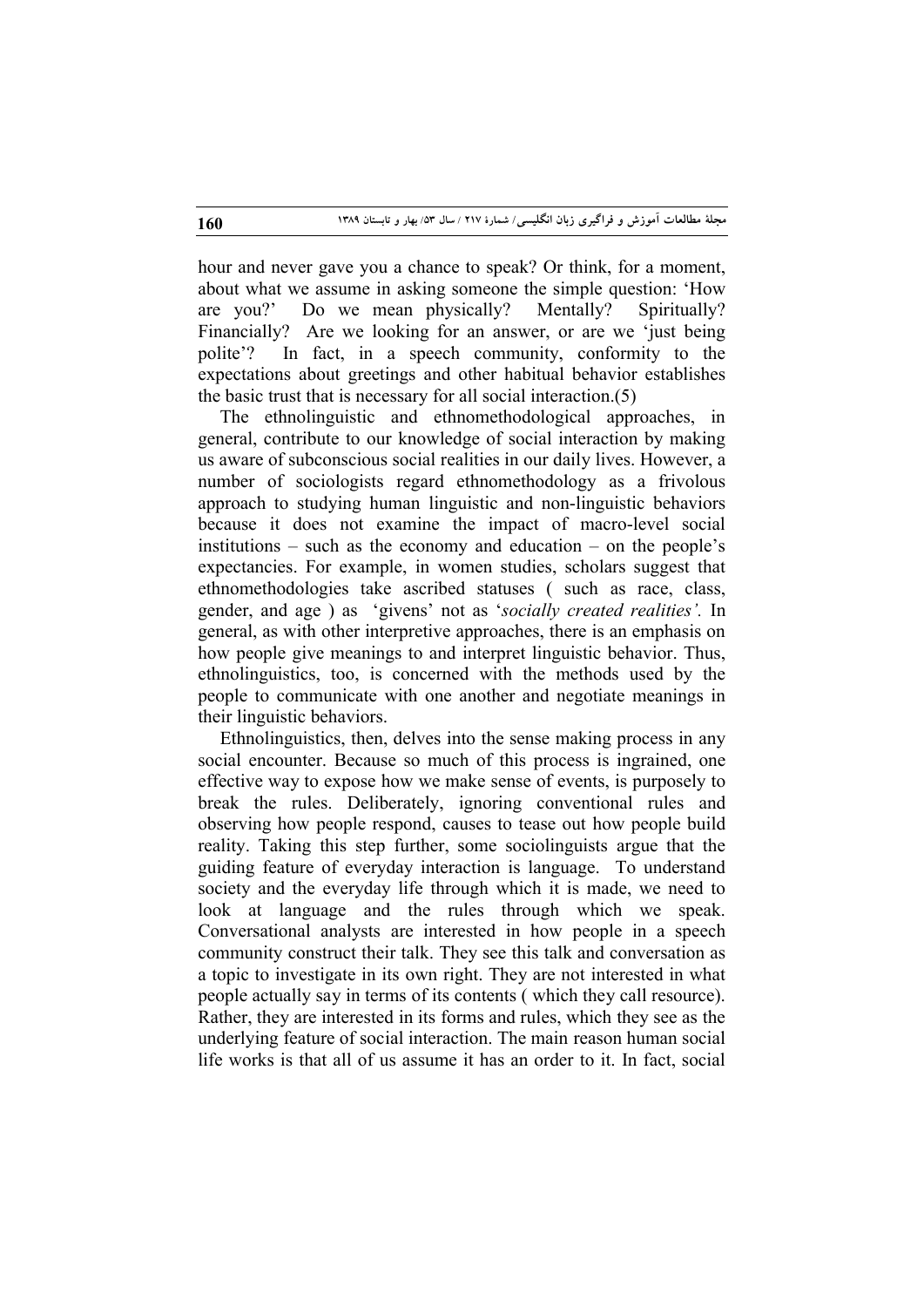occasions only work because we use our sense-making abilities to make them work; but we do not realize this. We think there is already meaning and order in our world and we interact with each other sharing this assumption. Human realities are accomplished through talk. When we talk to others, we assume – and we are nearly always right – that they want the same thing out of the encounter as we do : that it will make sense. And this is why it nearly always does – we make sense of it together. For ethnomethodology, this is humankind's greatest gift—the ability to create order together. In order for human social life to work, it has to be collaborative enterprise; we have to want the same things when we communicate with each other; otherwise, we will make no sense to each other. As, e.g., conventional analysts are concerned with the 'sequencing' of talk: sentences generally follow on from one another. 'Normal' interaction depends upon this, and everyday life can only really be accomplished if people are willing to follow certain 'sequencing rules'. One of these, for instance, is 'turn taking'; the other is the 'adjacency pair' through which most greetings, openings and closings of conversations have an unstated rule that as one speaks a line, so another makes the most appropriate conventional response to it. Thus, for example, a standard opening line may be: how are you? And this, based on commonsense knowledge, requires a response, actually of the form: very well, thank you. Everyday life is in this way deeply regulated by social rules.

The interest in describing the practical abilities of members derives from a theory of reality called *phenomenology*. Ethnomethodologists adopt the phenomenological view of the world; that is, the world is something that people must constantly keep creating and sustaining for themselves. In this view, language plays a very significant and crucial role in that creating and sustaining. Ethnomethodologists regard 'meaning' and meaningful activity as something people accomplish when they interact socially. Since much of human interaction is actually verbal interaction, they have focused much of their attention on how people use language in their relationships to one another. They have also focused on how in that use of language people employ what ethnomethodologists call common sense knowledge and practical reasoning. Phenomenology emphasizes that things and events have no meaning in themselves. They only mean whatever human beings take them to mean. It stresses that for the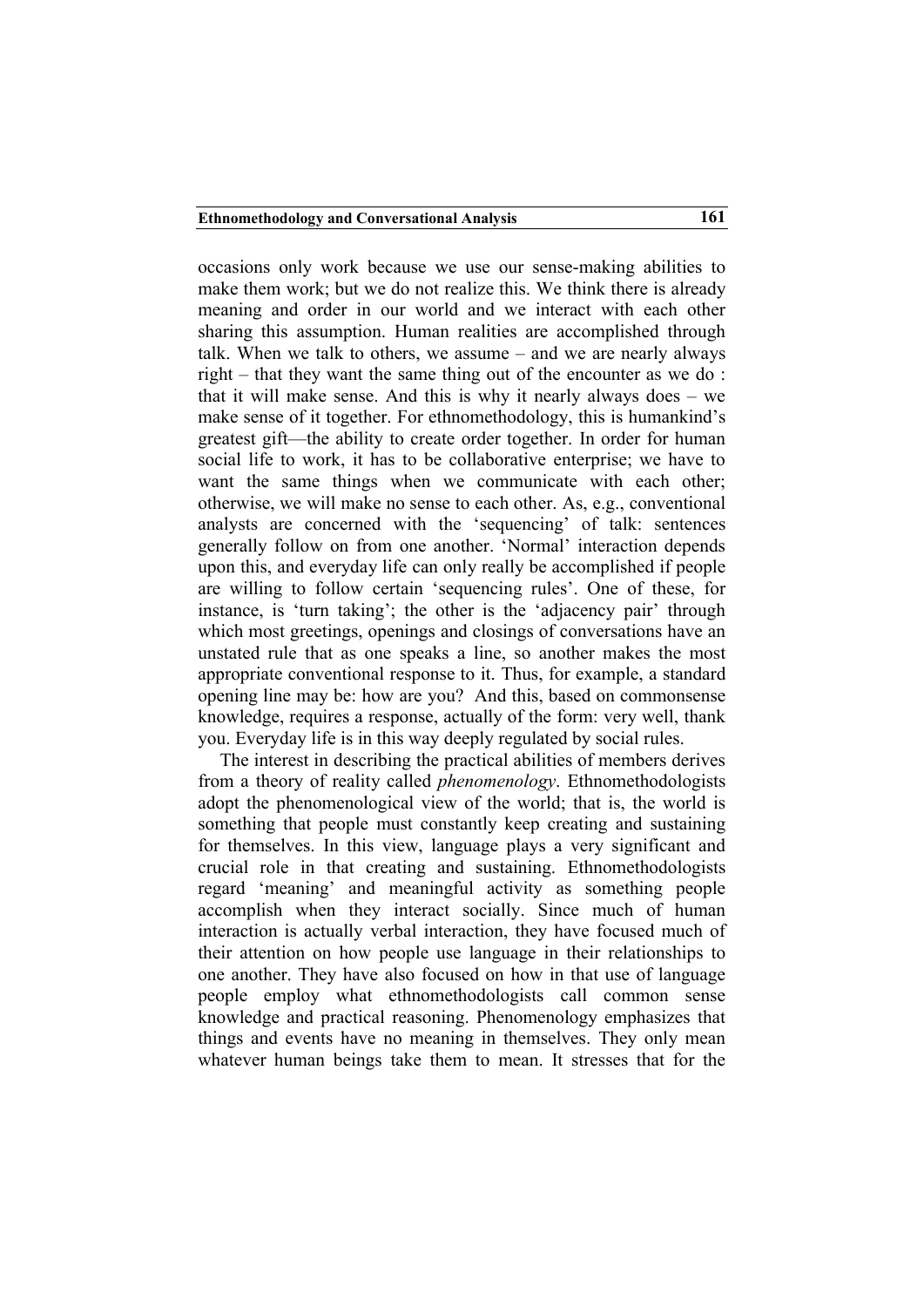members of such a meaningfully created world to live together, meanings must be shared. Members must agree about what things are and the fact that social order depends upon shared meanings. Members do share meanings. This is because of the way they interpret reality. They do so by using 'commonsense knowledge' i.e. the understandings, recipes, maxims, and definitions that we employ in our daily living as we go about doing things. It is also knowing that there are types of people, objects and events. These types help us to classify and categorize what is 'out there' and guide us in interpreting what happens out there. This invaluable stock of common knowledge is acquired through experience; but since each person's experience is different from that of everyone else, the knowledge varies from person to person. Definitely, the stock itself is not systematic; and in fact it is quite heterogeneous, and often parts of it are inconsistent with other parts – at times even contradictory – but that fact does not usually prove very bothersome to most individuals. This commonsense knowledge is embodied in language. Through language we acquire an enormous amount of knowledge about the world – knowledge we take for granted and which others who speak our language possess too. We have actually experienced only a tiny number of the things that we know about. The rest of the knowledge, shared with other members, is sense that is common to us all. Thus, not only does social life depends upon language, but language defines social reality for us.

Because members can take for granted this shared knowledge about reality, they can also take for granted the reality it describes; because our experience tells us it is out there and so apparently does the experience of others. Philosophers may question that reality, and psychologists may wonder how we can ever make contact with what may be out there. Practically, at any time only bits and pieces of what is out there are relevant to our immediate concerns. Actually, the members of a particular speech community can assume that the world is a given objective place, that the world is consistent and independent of our particular experience. Situations and events in it not only occur, they reoccur. Things do not change much from day to day. Knowledge acquired yesterday and the day before is still valid today and will be valid tomorrow too.

The concept of shared, common knowledge may sound rather like the consensus theorist's notion of culture. But culture refers to a body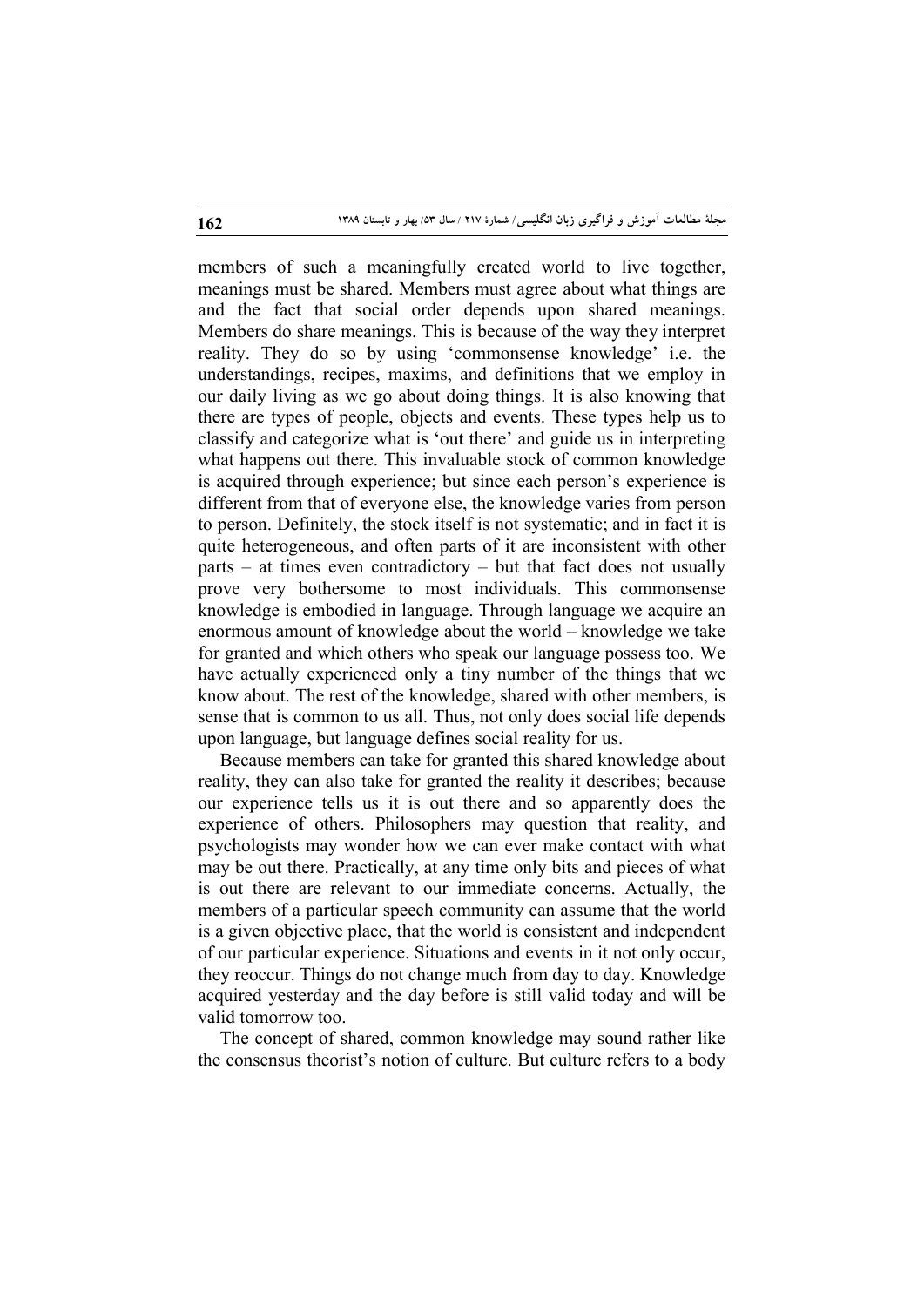of rules which are obeyed by the participants, thereby producing social order. For the ethnomethodologist, commonsense knowledge is used by members to create order in a particular situation that would otherwise lack it. Ethnomethodologists define their task as showing how members do it.

In a specific speech community, in addition to commonsense knowledge about the world, language speakers have practical reasoning i.e. how to make use of their commonsense knowledge and how they should employ that knowledge in their conduct of everyday life. Definitely, it is quite different from scientific reasoning or logical thinking or the formation and testing of scientific hypotheses, both of which we usually learn in formal settings and have very specialized goals.

Armed with commonsense knowledge and practical reasoning, and with a confident belief in the factual, ordered character of the world, members can go ahead and make sense of any situation in which they participate; and, thus, social interaction flows through language in the speech community.

Ethnolinguistics and ethnomethodology stresses that each social situation is unique. The words people utter, the actions they take, are *indexical* – that is, they only make sense on that particular occasion in which they are used. But they also stress that members, unwittingly engaged in identifying order and an objective reality, see things differently. They identify the similarities of an event with other events. They select from all the other things happening around them evidence which supports the view that things which exist or which happen are *typical* of the world. For them, a social situation is 'a lecture', 'a meeting' or 'a language class' etc., and a pattern is imposed on it by the application of commonsense knowledge. By commonsense knowledge, too, gaps in the accounts of happenings by others are filled in, in similar ways by different listeners to reassure themselves that things are as they seem. The import of this is enormous, for if it is the case that competent users of, say English, language are able to find the same things from the same fragment of talk, then the methods that are used to do so must be of the highest order of generality. They must be part of the foundations of English common culture. It is these methods that ethnomethodology is interested in. Without realizing it, members of a speech community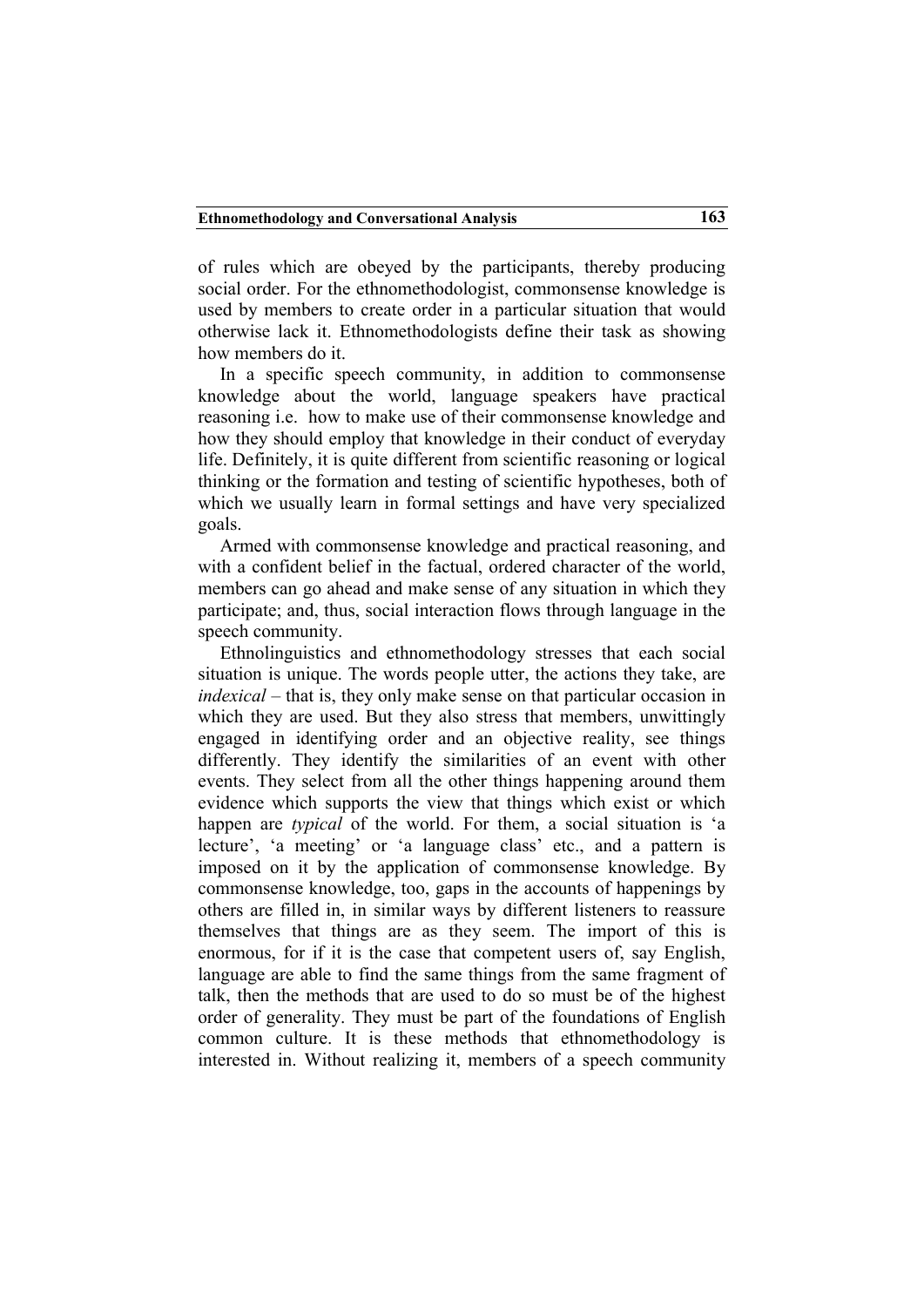use them as they work to create the meaning that they believe occasions or events have. Having done this unwitting work, and having arrived at an interpretation, they then engage in yet more unwitting work to have this confirmed by the corroboration of other participants. The founder of ethnomethodology, Harold Garfinkel delighted in showing how members identify sense in occasions, even when corroboration from others is actually lacking. (6)

### **Conclusion**

Ethnomethodologists believe that the concept we can describe with certainty is the important thing we all do have in common: sensemaking methods and processes that all humans, sociolinguists, or not, have to use to arrive at our respective accounts; and this is what sociolinguistics should study. People use language not only to communicate in a vast variety of ways, but also to bind themselves to one another in cooperative activities. The symbolic-interaction posits that reality is created by people in everyday social encounters. In this regard, ethnomethodologists are concerned with how human beings interact with the real world in dealing with mundane phenomena of human existence. They stress that human beings make use of common-sense knowledge, which is different in kind with scientific knowledge; and that they employ principles of practical reasoning, which are again somewhat different from scientific principles.

**Notes:** 

**1. Kendall, D. : 152**

**2. For more information, interested readers may consult: Hymes, D. : 3-28**

**3. For the elaboration of the categorization see : Robinson W.P. : 50-51**

**4. For more discussion consult :**

 **a. Saussure, F. De, : 7-8**

 **b. For Durkheim's 'Rules of Sociological Method ' see: Dinneen F.P. : 192-195**

**5. For more discussion, see : Bassis, et al. : 50-51**

**6. Kendall, D. : 152-155**